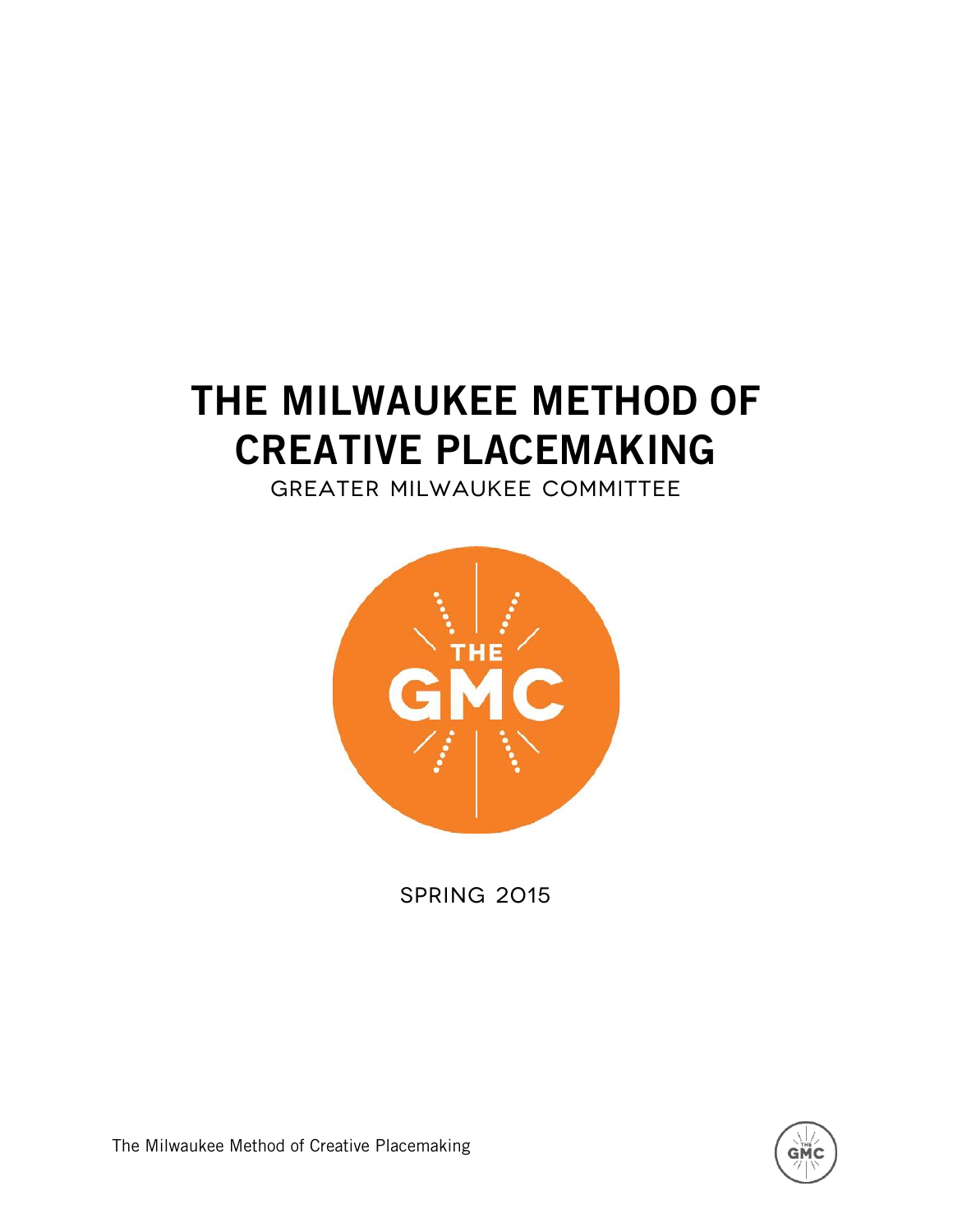#### **Introduction**

The Greater Milwaukee Committee (GMC) formed the Creative Placemaking Committee in fall 2014 to foster local support for creative placemaking and contribute to an emerging national dialogue in the field. Creative placemaking is driven by The National Endowment for the Arts in collaboration with national and local foundations looking for effective ways to create economic prosperity and cultural vibrancy within communities. In alignment with these efforts, the GMC and its partners are developing *The Milwaukee Method of Creative Placemaking*, convening a cultural leadership network, and facilitating creative placemaking projects in neighborhoods across the city. This new initiative stems from a long history of the GMC's investment in Milwaukee as a vibrant place to live, learn, work, and play.

## Defining The Milwaukee Method of Creative Placemaking

*The Milwaukee Method of Creative Placemaking (The Milwaukee Method)* embraces the following national framework for creative placemaking:

- Unifies the arts and culture with economic and community development
- Accelerates neighborhood development by creating civic gathering places
- Increases density, safety, business creation, tax base, and property values
- Strengthens public and private alignments
- Supports artists, makers, and other cultural workers to co-lead neighborhood engagement processes

*The Milwaukee Method* additionally includes these core values:

- Amplifies an authentic local voice with respect to the history and current culture of neighborhoods, the city, and the region
- Extends the long-term commitment to neighborhoods
- Creates a platform for community discussion among neighbors that may feel separate due to a host of cultural or economic conditions
- Cultivates an intergenerational network of cultural leaders versed in creative placemaking who foster public dialogue around complex cultural subjects
- Advocates for a range of redevelopment opportunities at various scales
- Learns from historic investment in public spaces and architecture
- Repurposes buildings, materials, and human resources
- Links people to public space and to natural resources like freshwater lakes and rivers via a city-wide trail network
- Attracts and retains talent through an interesting and vibrant city
- Ignites creative entrepreneurs and artists to grow businesses and develop markets
- Leverages the accessible scale of the city
- Grows existing tendencies for cross-sector alignment
- Focuses on evolving definitions of work and income-generation in response to an industrial past

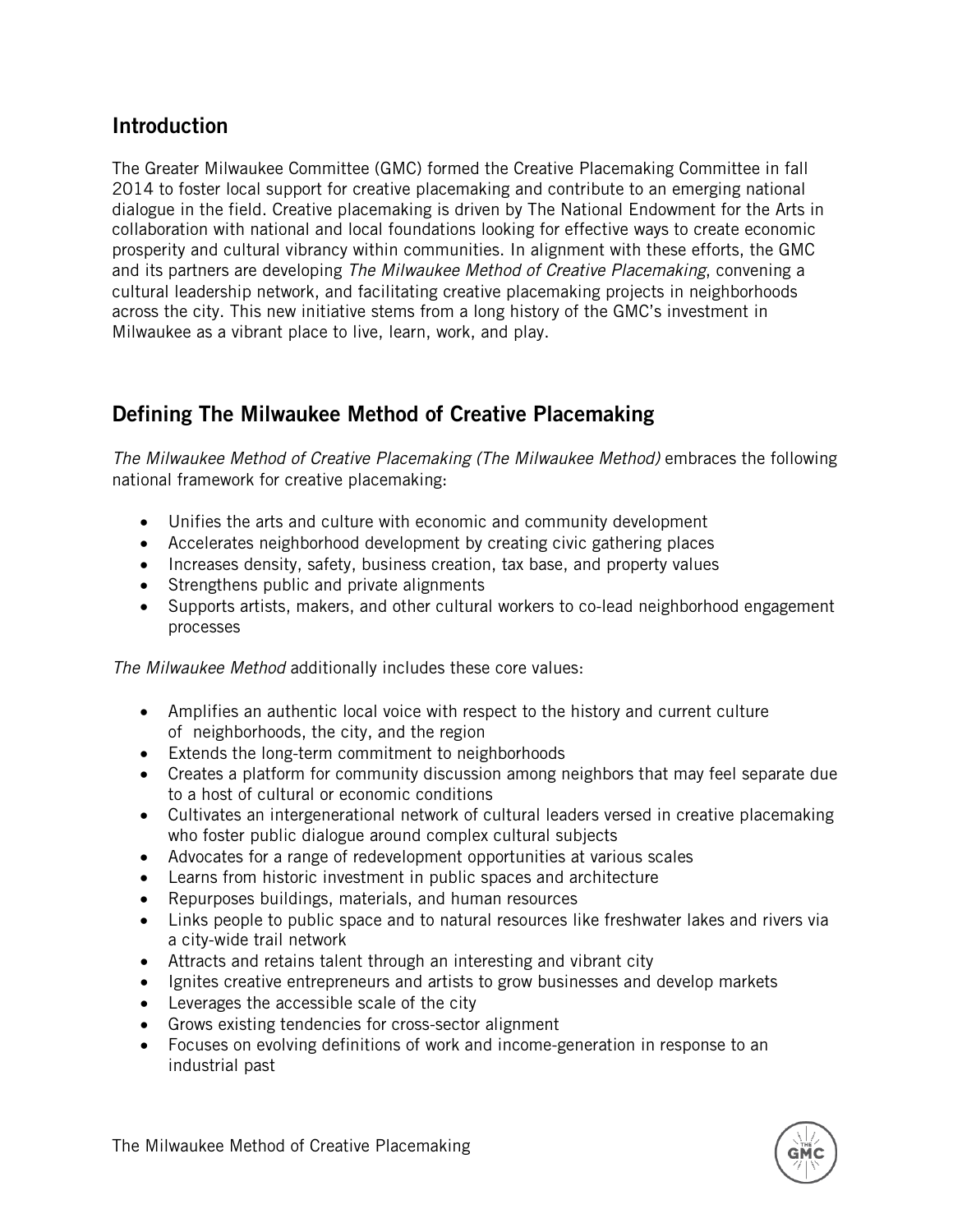*The Milwaukee Method* focuses on culturally-sensitive neighborhood development based on the interests of independent and institutional stakeholders. The method acknowledges that cultural workers such as artists, makers, and creative entrepreneurs are critical to influencing neighborhood development. These cultural workers are responsive to the regional landscape, climate, and people to help value our history and explore new perspectives. *The Milwaukee Method* emphasizes civic engagement to address concerns of displacement and disparity, as well as the health of the community. The method suggests sustaining neighborhoods through talent attraction and retention, business formation, job creation, and increased tax base and property values. Creative placemaking projects based in *The Milwaukee Method* cultivate intergenerational leadership and access to resources in order to grow local culture.

#### Investing in Public Space

Many creative placemaking projects nationally have an active public space at the core as a way of exploring a civic commons. *Creational Trails: The Avenue and The artery*, a current creative placemaking initiative of the GMC in collaboration with local partners, focuses on generating a new experience of public space in Milwaukee. Creational Trails extends from Milwaukee's long history of investing in public space including community centers, parks, festivals, markets, and other cultural initiatives. All these initiatives make our city feel alive as an enjoyable place to live and work.

Frederick Olmsted's original design for Lake Park exemplifies Milwaukee's longstanding commitment to public space. In recent decades, this park on Lake Michigan has extended into a dedicated investment in a trail system. The Hank Aaron State Trail, Oak Leaf Trail, Beerline Recreational Trail, and the RiverWalk are heavily used for recreation and commuting. All along these trails, as well as in parks, one can find examples of art, community engagement, and vibrancy. The Beerline Recreational Trail opened in 2010 now hosts the new Selig Joseph Folz Theater, a swing park under the Marsupial Bridge, the Riverwest 24 Bike Race and a residentbuilt skating rink. New restaurants and residential housing have developed along the trails. The three revitalized rivers of the city are links in this trail system. The Metropolitan Milwaukee Sewage District and the 16th Street Community Health Center, among others, are undertaking the Kinnickinnic River Corridor project, which aims to naturalize the river to connect neighborhoods and improve public health. This green infrastructure of trails, parks, and treelined streets bring a heightened sense of access throughout the city.

Menomonee Valley with Three Bridges Park, just south of downtown, is a recent success of a new public space investment in alignment with commercial redevelopment. This project's partners include the City of Milwaukee, Urban Ecology Center and Menomonee Valley Partners, among others. The redevelopment of the Menomonee Valley created a new sense of interconnectivity between the south and north sides of the city. These are two areas that have historically struggled with feelings of cultural separation. The Menomonee Valley's strong identity is revived with growing vibrancy. Simultaneously, the Valley functions as a bridge among adjacent neighborhoods.

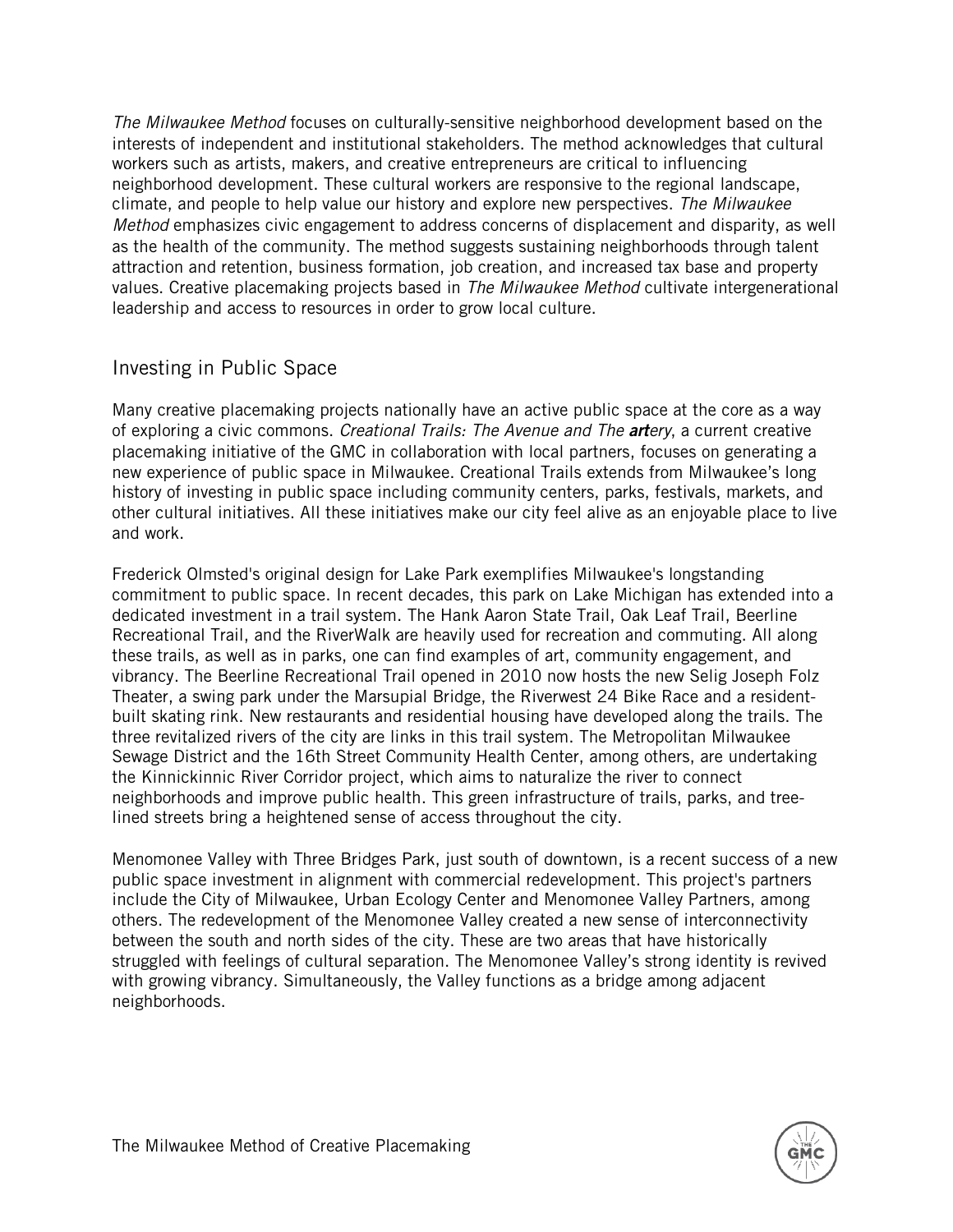#### Repurposing an Industrial Powerhouse

Milwaukee's public space investment has regularly occurred in tandem with commercial, residential, and institutional development. Current redevelopment frequently repurposes industrial buildings, neighborhoods, and land through public-private collaboration; examples include the live-work campuses that have grown in corridors that once housed the automotive industry, manufacturing plants, and breweries like Schlitz Park, The Brewery, and North End. Buildings made of local Cream City brick are being rehabilitated alongside new construction and pocket parks.

The opportunity of repurposing Milwaukee is underscored by national efforts like the Legacy City Design Initiative (LCDI) of New York City and the Investing in Manufacturing Communities Partnership (IMCP) of the United States Department of Commerce. The LCDI has identified Milwaukee as a Legacy City. These industrial hubs have faced economic, social, and physical challenges since the mid-twentieth century. Legacy Cities are well-positioned for regeneration with the proper resources from both inside and outside local government. Under the IMCP initiative, Milwaukee is one of 12 U.S. cities the federal government aims to retool for advanced manufacturing by prioritizing their access to \$1.3 billion in federal funds.

These national designations, in combination with the local redevelopment trends, growing publicprivate alignments, and the city's scale, highlight the promising competitive advantage of Milwaukee.

#### Valuing Neighborhoods

Milwaukee historically and currently values neighborhoods as a combination of commercial, residential, and public spaces. This commitment to balanced neighborhood development often involves artists, makers, and other creative workers. Examples include neighborhoods such as Riverwest, Walker's Point, Bay View, Sherman Park, and the Third Ward.

This valuing of neighborhoods is reaffirmed through investment from the City and local foundations. The mayor's ReFresh Milwaukee initiative seeks to make the city a center for sustainability innovation and thought leadership. One program within ReFresh Milwaukee is Home Gr/own, which encourages people to engage with healthy food production and distribution. Home Gr/own produces new green community spaces from vacant lots and foreclosed homes. In collaboration with the City, local foundations focus on neighborhood development through efforts such as the Greater Milwaukee Foundation's Healthy Neighborhood Initiative and the Zilber Foundation's Neighborhood Initiative.

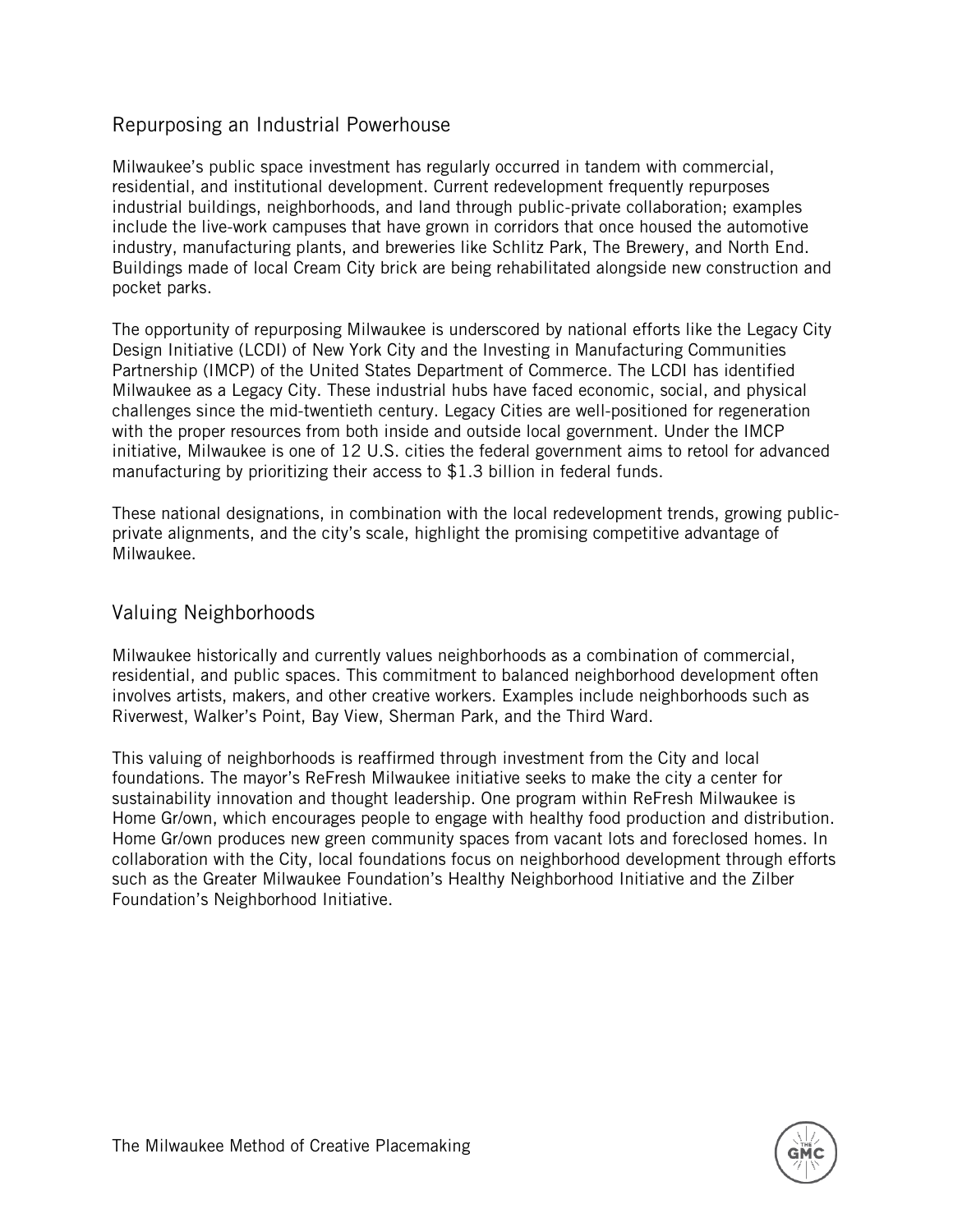# The Greater Milwaukee Committee's Leadership with Creative Placemaking

The GMC is nationally recognized as a Midwestern leader in creative placemaking. Two leading national foundations for creative placemaking, ArtPlace America and The Kresge Foundation, are focused on Milwaukee through the GMC's current projects. These foundations have provided the GMC with three grants totaling \$1.6 million. This national investment was complemented by local and federal funding currently estimated at \$2 million. Via Artplace America, the GMC contributed an essay to the upcoming Federal Reserve Bank of San Francisco's *Community Development Journal* issue focusing on creative placemaking. Additionally, the GMC is exploring the connection between independent workers and creative placemaking initiatives, partly through funding from the Knight Foundation.

Ellen Gilligan, president and CEO of the Greater Milwaukee Foundation, and Barry Mandel, president of Mandel Group Inc., co-chair the GMC's Creative Placemaking Committee. Consultant Sara Daleiden of MKE<->LAX will facilitate this committee in collaboration with GMC leadership. The committee will reflect different sectors within the GMC membership as well as external community partners connected to creative placemaking.

For 2015-2016, the Creative Placemaking Committee's commitment includes facilitating a curated network of cultural leaders and three creative placemaking projects. The committee will also further define and distribute *The Milwaukee Method of Creative Placemaking*. The GMC will commit financial resources to support the infrastructure and consultant fees, manage the national grant funding, and raise local funds. The GMC will initiate strategic actioning sessions with local stakeholders to stimulate linkages across sectors and generate a collaborative vision for a project area. The GMC will collaborate on production of programs and initiatives related to the committee's commitment.

#### Cultural Leadership Network

The Cultural Leadership Network is the backbone of efforts emerging from *The Milwaukee Method of Creative Placemaking*. This intergenerational network of local talent will represent a range of Milwaukee's cultural groups. An initial core group of leaders will be selected for their facilitation skills, focus on equity and commitment to developing Milwaukee as a city with many active cultures. The network encourages interconnectivity across the city with "trails" as a unifying concept for a new sense of access. The cultural leaders will practice the development of trust, resource-sharing, and dialogue around complex cultural subjects with each other. Network participants will address the experience that neighbors can feel culturally separate, frequently based on perceived differences in race, gender, class, and other cultural characteristics. This relationship-building practice of the network will then be spread across sectors and neighborhoods as cultural leaders advise on the development of creative placemaking projects and related initiatives.

The Cultural Leadership Network will create a feedback loop with neighborhood leadership to discover opportunities and alleviate distrust as creative placemaking initiatives are undertaken. The network's involvement will bring transparency to economic, community, and real estate development efforts as institutional and independent relationships are forged. A networked and aligned group of leaders will bring more efficiency and innovation to initiatives. This level of collaboration will set a new standard for inclusive development of the city.

The Milwaukee Method of Creative Placemaking

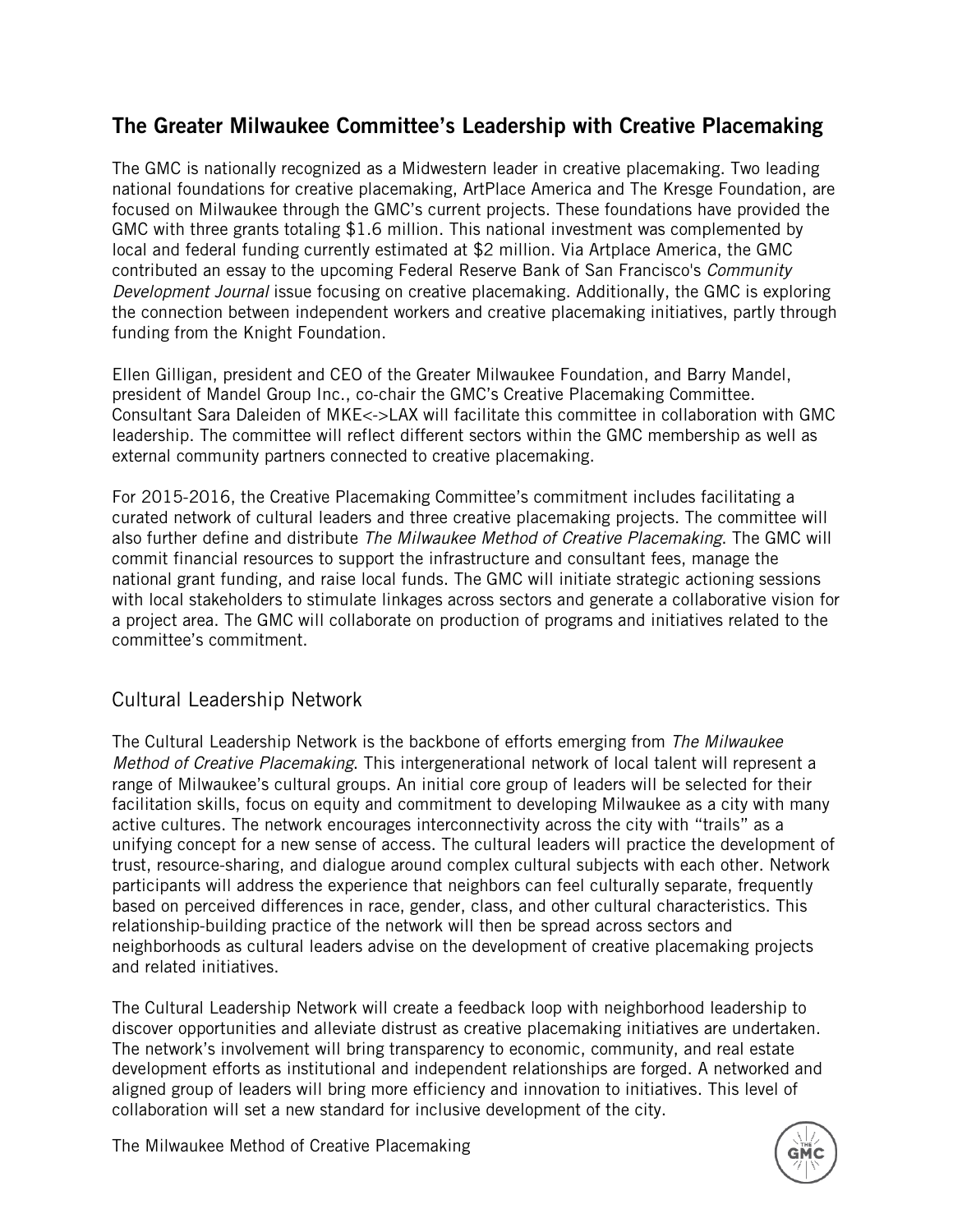#### *Network Production Areas*

- Develop metrics for neighborhood development to document impact on safe conditions, business creation, and neighbor engagement
- Support local independent workers in the arts and other entrepreneurial areas to connect with the economic and community development sectors
- Facilitate creative placemaking production and advocacy with local agencies
- Identify potential creative placemaking projects regionally for future investment
- Activate a mentorship program to encourage connections among emerging and established leaders, as well as peer-to-peer learning
- Organize discovery trips to other American cities which revitalize industrial corridors and correlate different cultural groups within neighborhoods
- Produce educational programs such as the April 2014 Creative Placemaking Forum with local and national case studies
- Generate an active online platform for sharing references, asset maps, and program materials

# Creative Placemaking Projects: The Avenue, the artery, and Walker's Point

The GMC is practicing *The Milwaukee Method* by focusing on three long-term projects in 2015- 16, as well as exploring other potential creative placemaking projects for future investment. The three projects include Creational Trails*,* both the Avenue and the artery, and Walker's Point. These projects are located in the North Side, Downtown, and the South Side to represent a crosssection of the City of Milwaukee. These areas are receptive to redevelopment and contain areas of disinvestment. The GMC seeks to work in neighborhoods where a strong community development corporation (CDC) is present or in formation. CDCs and other anchor institutions are important neighborhood partners for long-term investment in collaboration with other public and private agencies.

The first grant from ArtPlace America supported the initiation of the Innovation in Milwaukee (MiKE) initiative within the GMC, located in The Shops of Grand Avenue in an effort to revive the mall as a place for creative businesses like NEWaukee. The second grant from ArtPlace America supported the first phase of Creational Trails: the Avenue and the artery realized in 2013-2014 with NEWaukee, beintween and MKE<->LAX. The third grant from the Kresge Foundation will support the second phase of Creational Trails: the **art**ery in Riverworks and the development of the Cultural Leadership Network in 2015-2016.

As an extension of the many recreational trails in the region, Creational Trails seeks to bridge neighborhoods that can feel culturally separated. Creational Trails identified the importance of tapping into existing local networks of artists, makers, and other creative entrepreneurs. These networks were pooled to generate safe, active, and inviting places where a range of intergenerational cultural groups could intersect. This is a significant accomplishment for public space in Milwaukee where many cultural groups feel apprehensive to cluster with each other. The GMC's project partners, including the City, development corporations, local businesses, foundations, and community organizations, were key drivers in the process. Through the implementation of arts-based programs and installations, Creational Trails suggests new public spaces as a way to redevelop underutilized areas and create a new rhythm for each neighborhood.

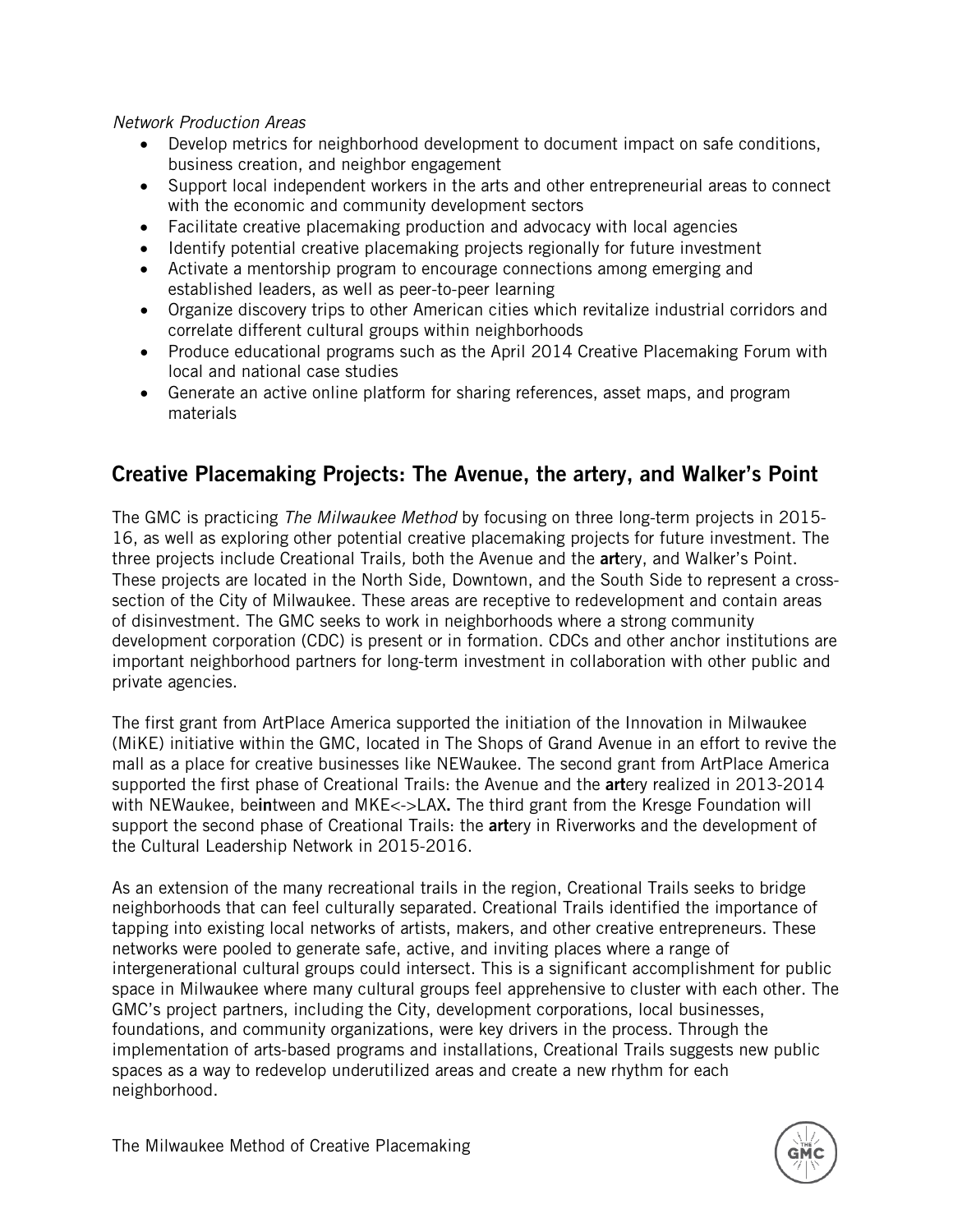Led by NEWaukee, Creational Trails: the Avenue is located on West Wisconsin Avenue and is supported by the GMC, the Wisconsin Avenue Milwaukee Development Corporation (WAM-DC), and the City of Milwaukee. The Avenue explores walkability and interaction with a broad range of cultures on downtown's main street through animating a vacant lot and streetscape. Activities include the new Night Markets and art installations. This work is an important building block in the revitalization of West Wisconsin Avenue and The Shops of Grand Avenue in connection with Creative Alliance Milwaukee's 4MKE initiative. Additionally, NEWaukee is an example of a local creative placemaking agency that has received GMC investment for several years for their focus on millennials and talent development. NEWaukee is currently working on The Avenue and the artery as well as a new project on Cesar Chavez Drive.

Creational Trails: the artery at the Beerline Recreational Trail Extension is located in the Riverworks area. Riverworks is comprised of Harambee and Riverwest, two neighborhoods which have a history of dedicated community-driven initiatives. Harambee is predominantly African-American and Riverwest is one of the most culturally diverse neighborhoods in the city, partly due to proximity to the University of Wisconsin–Milwaukee. The initiative is supported by the GMC, the Riverworks Development Corporation (RDC), the Harambee Great Neighborhood Initiative, and the City of Milwaukee. Founded by beintween, the artery repurposes a former railroad corridor into a linear park focused on the arts. The **art**ery programming supports experimentation and training in performance and design-build projects through ICAN2 Labs. Future work with this initiative includes continued activation of the trail and expanding Riverworks as a live-work hub for artists, makers, community organizers, and other cultural leaders. The project will seek opportunities to create and grow creative entrepreneurial ventures in Riverworks.

The newest project relates to the GMC's headquarters at the Global Water Center in Walker's Point. Walker's Point is rich with long-standing Latino, LGBTQ, and other arts and cultural groups. The project intends to respect the GMC's neighbors and the entrepreneurial business community's growing food, design, and technology clusters. The GMC is partnering with the Walker's Point Association, Mandel Group Inc., and the City of Milwaukee. The partnership seeks to develop creative placemaking collaborations with the Global Water Center, the Corredor Creativo, the Innovation District Initiative, The Inner Harbor District Initiative, Reed Street Yards, and other public and private efforts. This project will also engage with The Commons, a collaboration between leading local universities and businesses founded by MiKE and Startup Milwaukee.

# Distributing The Milwaukee Method of Creative Placemaking

With all of these efforts, the GMC with the Cultural Leadership Network and other partners will define and distribute *The Milwaukee Method of Creative Placemaking* for contribution to the field of creative placemaking occurring regionally and nationally. *The Milwaukee Method* supports interweaving cultural and economic diversity as a method of sustainable city development for long-term success of investments. This commitment to a trail system, repurposed industrial space, and neighborhoods fosters ongoing and new alignments.